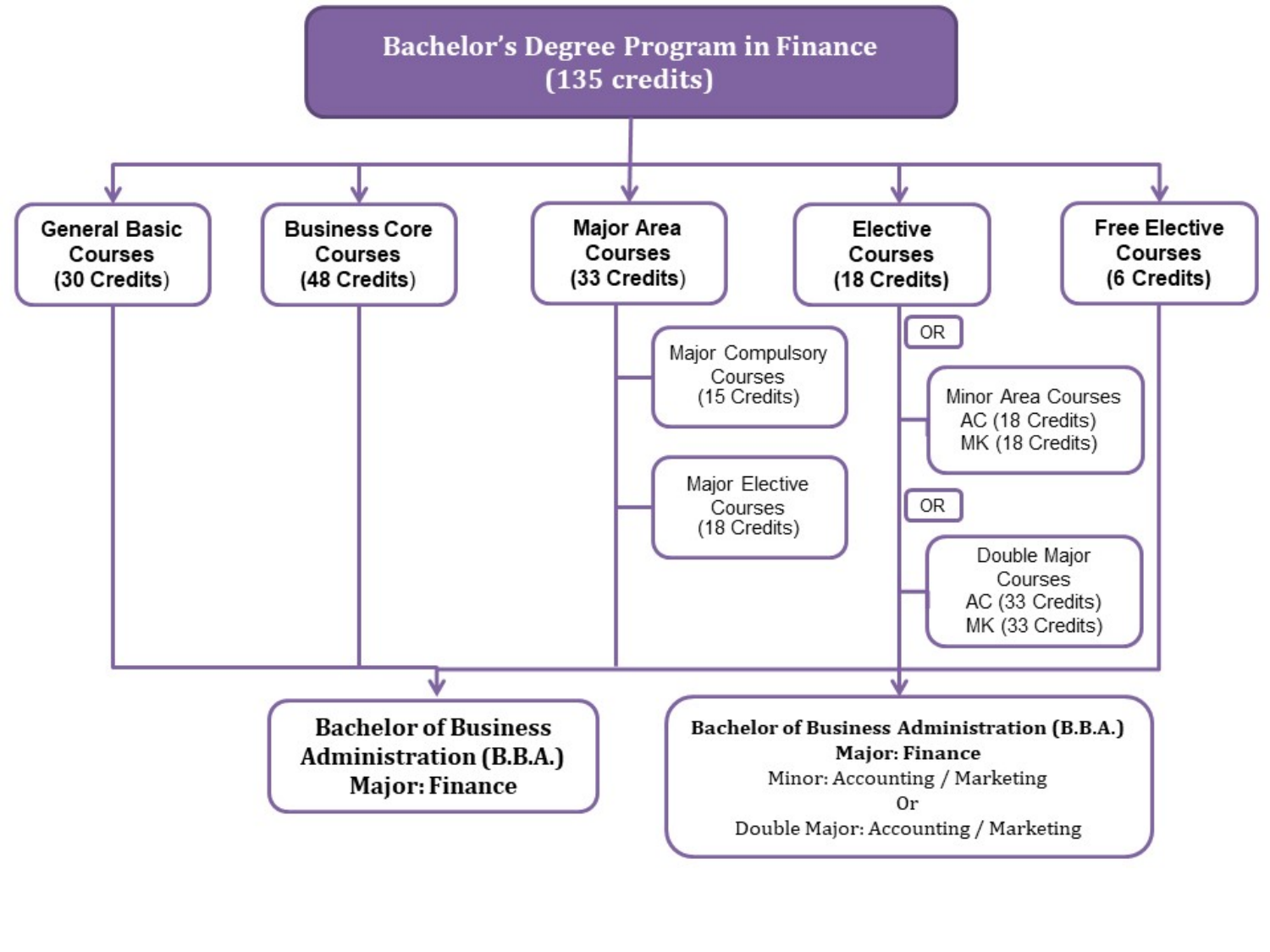| Code         | <b>Course Title</b>                         | <b>Credits</b> | Prerequisite            |
|--------------|---------------------------------------------|----------------|-------------------------|
|              | <b>General Basic Courses (30 credits)</b>   |                |                         |
| <b>TU100</b> | Civic Engagement                            | 3              |                         |
| <b>TU101</b> | Thailand, ASEAN, and the World              | 3              |                         |
| <b>TU102</b> | Social Life Skills or                       | 3              |                         |
| <b>TU108</b> | Self Development and Management             | 3              |                         |
| <b>TU103</b> | Life and Sustainability                     | 3              |                         |
| <b>TU104</b> | Critical Thinking, Reading, and Writing     | 3              |                         |
| <b>TU105</b> | Communication Skills in English             | 3              |                         |
| <b>TU106</b> | Creativity and Communication                | 3              |                         |
| <b>XXXXX</b> | <b>EG or EL Courses</b>                     | 3              |                         |
|              | and select 6 credits from following courses |                |                         |
| EG211        | Listening - Speaking                        | 3              | TU105 or Exemption      |
| EG221        | <b>Critical Reading</b>                     | 3              | TU105 or Exemption      |
| <b>TU122</b> | Law in Everday Life                         | 3              |                         |
| <b>TU152</b> | <b>Fundamental Mathematics</b>              | 3              |                         |
|              |                                             |                |                         |
|              | <b>Business Core Courses (48 credits)</b>   |                |                         |
| <b>BA201</b> | <b>Business Law</b>                         | 3              | 2nd-year student status |
| BA202        | Taxation                                    | 3              | 2nd-year student status |
| <b>BA204</b> | <b>Business Statistics</b>                  | 3              |                         |
| <b>BA301</b> | <b>Business Internship</b>                  | 3              | 3rd-year student status |
| BA401        | <b>Strategic Management</b>                 | 3              | 4th-year student status |
| AC201        | <b>Fundamental Accounting</b>               | 3              |                         |
| AC202        | <b>Management Accounting</b>                | 3              | AC201                   |
| FN201        | <b>Business Finance</b>                     | 3              | AC201                   |
|              | MK201 Principles of Marketing               | 3              |                         |
| IS201        | <b>Digital Technology for Business</b>      | 3              |                         |
| HR201        | Modern Management and Entrepreneurship      | 3              |                         |
| OM201        | <b>Operations Management</b>                | 3              |                         |
| EC213        | <b>Introductory Microeconomics</b>          | 3              |                         |
| EC214        | <b>Introductory Macroeconomics</b>          | 3              |                         |
| EL221        | Communicative Business English 1            | 3              | <b>TU105</b>            |
| EL321        | Communicative Business English 2            | 3              | EL221                   |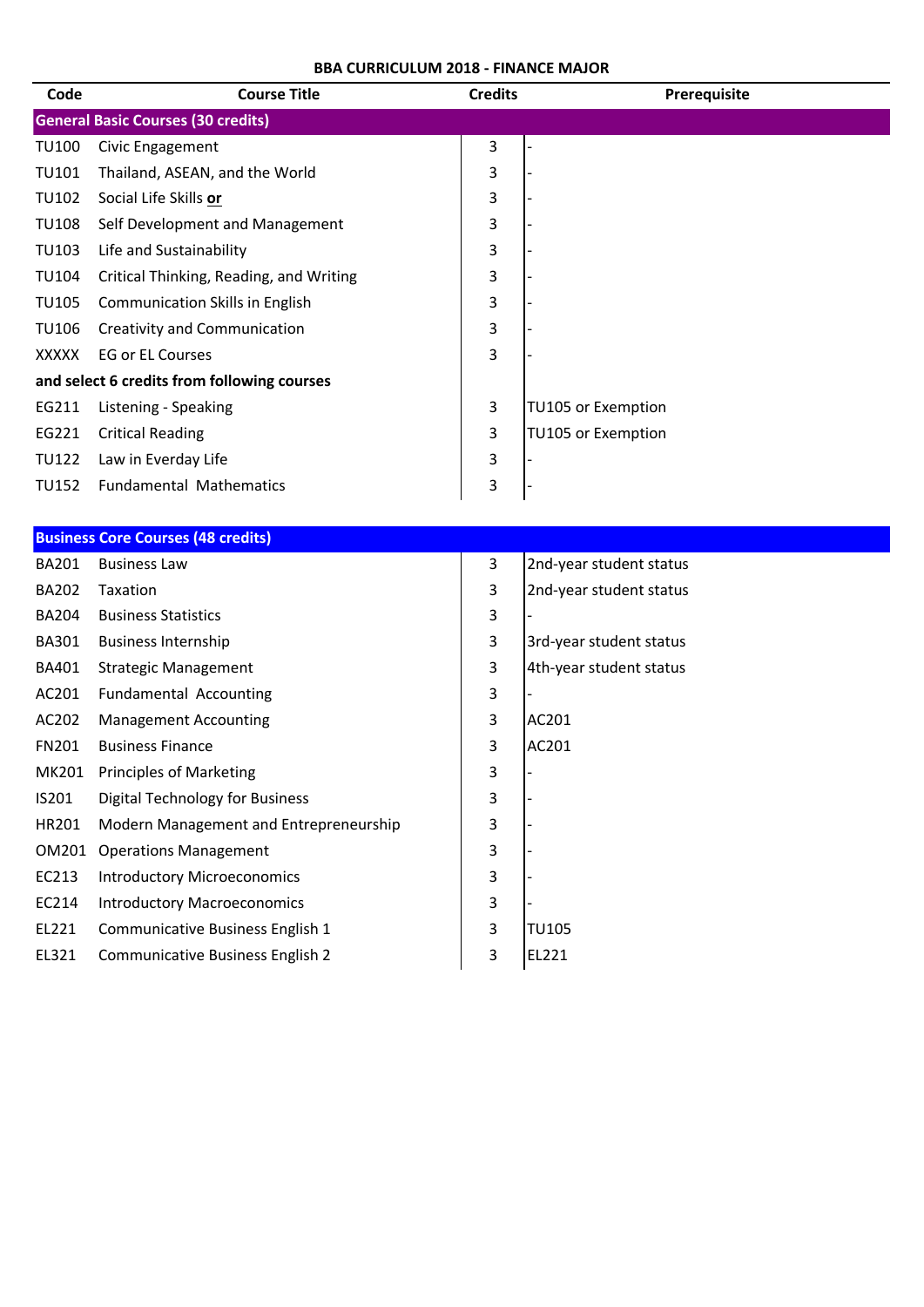| Code         | <b>Course Title</b>                          | <b>Credits</b> | Prerequisite              |
|--------------|----------------------------------------------|----------------|---------------------------|
|              | <b>Major Compulsory Courses (15 credits)</b> |                |                           |
| <b>FN211</b> | <b>Financial Mathematics and Statistics</b>  | 3              |                           |
| <b>FN311</b> | <b>Financial Management</b>                  | 3              | FN201 and FN211           |
| <b>FN312</b> | Investments                                  | 3              | FN201 and FN211           |
| <b>FN313</b> | <b>International Finance</b>                 | 3              | FN201 and FN211 and EC214 |
| <b>FN411</b> | Derivatives Analysis                         | 3              | <b>FN312</b>              |

# **Major Elective Courses (18 credits) - Effective for Students with ID. 63 onwards.**

| 1. Select no less than 12 credits from courses list below (code FN). Students can choose the courses from one cluster<br>or from multiple clusters |                                                    |                |                                                |  |
|----------------------------------------------------------------------------------------------------------------------------------------------------|----------------------------------------------------|----------------|------------------------------------------------|--|
| <b>FN395</b>                                                                                                                                       | Special Topics in Finance 1                        | 3              | <b>FN201</b>                                   |  |
| <b>FN495</b>                                                                                                                                       | Special Topics in Finance 2                        | $\overline{3}$ | <b>FN201</b>                                   |  |
|                                                                                                                                                    | (a) Corporate Finance                              |                |                                                |  |
|                                                                                                                                                    | FN281* Personal Finance                            | 3              |                                                |  |
|                                                                                                                                                    | FN282* Wealth Management                           | 3              |                                                |  |
| <b>FN399</b>                                                                                                                                       | Internship in Finance                              | 3              | FN311 and FN312 and approved by the instructor |  |
|                                                                                                                                                    | FN421** Financial Statement and Reporting Analysis | 3              | <b>FN311</b>                                   |  |
| <b>FN422</b>                                                                                                                                       | <b>Financial Viability Study</b>                   | 3              | FN311 and FN312                                |  |
| <b>FN423</b>                                                                                                                                       | <b>Advanced Financial Management</b>               | 3              | FN311 and FN312                                |  |
| <b>FN424</b>                                                                                                                                       | <b>Investment Banking</b>                          | 3              | <b>FN311</b>                                   |  |
| FN461                                                                                                                                              | Advanced International Finance                     | 3              | <b>FN313</b>                                   |  |
| <b>FN471</b>                                                                                                                                       | Statistical Models for Financial Research          | 3              | FN211 and FN311 and FN312                      |  |
| <b>FN472</b>                                                                                                                                       | Start-up Financing and Fintech                     | 3              | <b>FN201</b>                                   |  |
| FN491                                                                                                                                              | Selected Topics on Corporate Finance               | 3              | FN311 and FN312                                |  |
| <b>FN499</b>                                                                                                                                       | Independent Study in Finance                       | 3              | FN311 and FN312                                |  |

\* Can choose to take only one course (FN281 or FN282) to get credits for a major elective course in finance

\*\*No credits are earned if a student takes AC 413 course

| (b) Investment |                                               |   |                                                |
|----------------|-----------------------------------------------|---|------------------------------------------------|
| <b>FN251</b>   | <b>Financial Markets</b>                      | 3 | 2nd-year student status                        |
| <b>FN351</b>   | <b>Fixed-Income Securities Analysis</b>       | 3 | <b>IFN312</b>                                  |
| <b>FN399</b>   | Internship in Finance                         | 3 | FN311 and FN312 and approved by the instructor |
| <b>FN451</b>   | <b>Equity Securities Analysis</b>             | 3 | <b>IFN312</b>                                  |
| <b>FN452</b>   | Asset Management and Portfolio Analysis       | 3 | <b>IFN312</b>                                  |
| <b>FN453</b>   | <b>Financial Risk Analysis and Management</b> | 3 | FN311 and FN312                                |
| <b>FN454</b>   | <b>Financial Engineering</b>                  | 3 | FN311 and FN312                                |
| <b>FN455</b>   | Models for Financial-Instrument Reporting     | 3 | FN311 and FN312                                |
| <b>FN471</b>   | Statistical Models for Financial Research     | 3 | FN211 and FN311 and FN312                      |
| <b>FN492</b>   | Selected Topics on Investments                | 3 | FN311 and FN312                                |
| <b>FN499</b>   | Independent Study in Finance                  | 3 | <b>IFN311 and FN312</b>                        |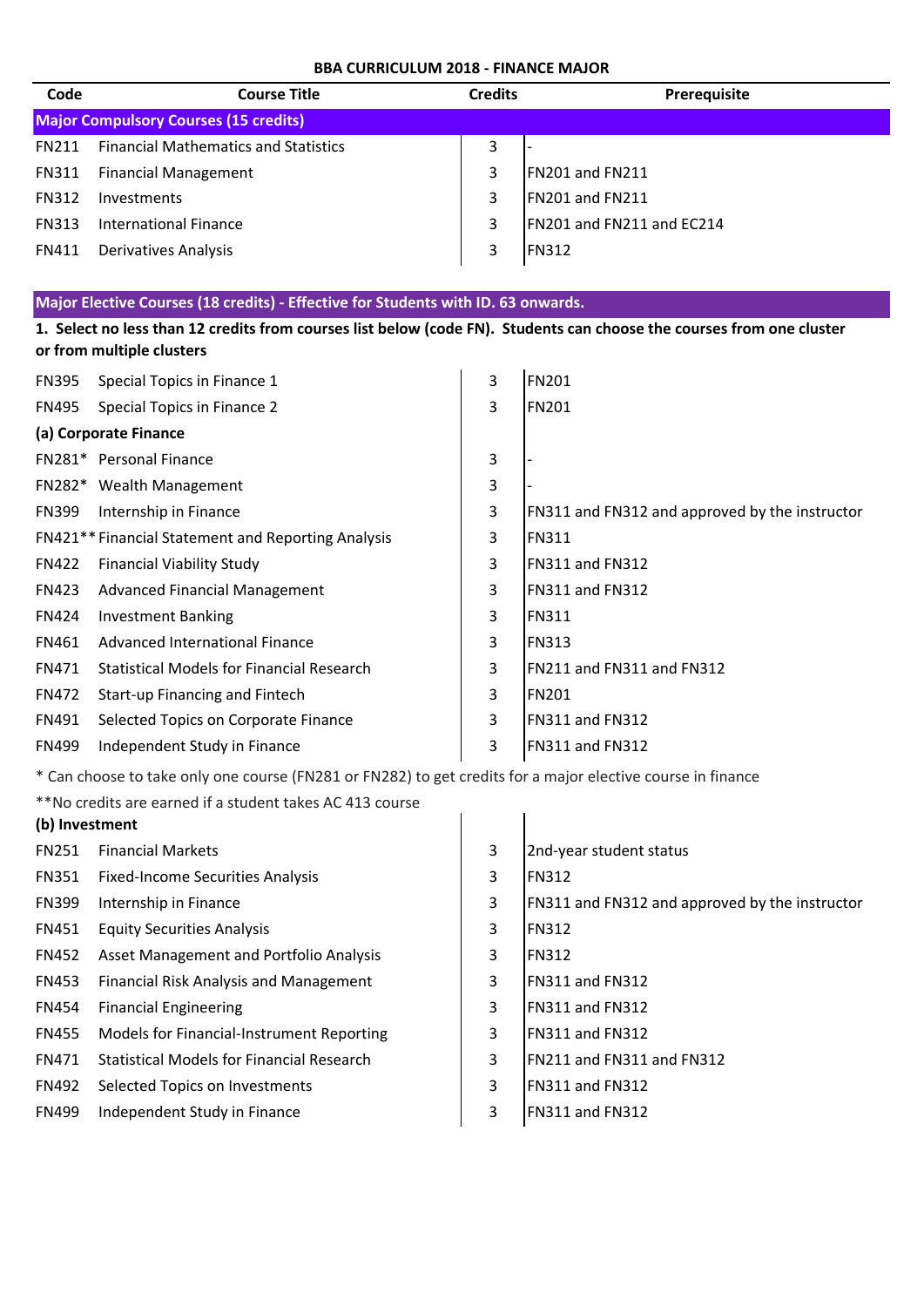| Code         | <b>Course Title</b>                                       | <b>Credits</b> | Prerequisite                                                      |  |  |  |
|--------------|-----------------------------------------------------------|----------------|-------------------------------------------------------------------|--|--|--|
|              | Major Elective Courses (18 credits) Cont.                 |                |                                                                   |  |  |  |
|              | (c) Financial Institution Management                      |                |                                                                   |  |  |  |
| FN241        | Risk Management and Insurance                             | 3              | 2nd-year student status                                           |  |  |  |
| <b>FN331</b> | <b>Financial Institutions Management</b>                  | 3              | FN251 and FN312                                                   |  |  |  |
| <b>FN332</b> | <b>Credit Management</b>                                  | 3              | <b>FN311</b>                                                      |  |  |  |
| FN341        | Non-Life Insurance Management                             | 3              | <b>FN241</b>                                                      |  |  |  |
| <b>FN342</b> | Life and Health Insurance Management                      | 3              | <b>FN241</b>                                                      |  |  |  |
| <b>FN399</b> | Internship in Finance                                     | 3              | FN311 and FN312 and approved by the instructor                    |  |  |  |
| FN471        | <b>Statistical Models for Financial Research</b>          | 3              | FN211 and FN311 and FN312                                         |  |  |  |
| <b>FN493</b> | Selected Topics on Financial Institutions                 | 3              | FN251 and FN312                                                   |  |  |  |
| <b>FN499</b> | Independent Study in Finance                              | 3              | FN311 and FN312                                                   |  |  |  |
|              | 2. Select not less than 6 credits from courses list below |                |                                                                   |  |  |  |
| AC311        | Intermediate Accounting 1                                 | 3              | AC201                                                             |  |  |  |
| AC312        | Intermediate Accounting 2                                 | 3              | AC201                                                             |  |  |  |
| AC317        | Enterprise Risk Management and Internal Control           | 3              | AC201                                                             |  |  |  |
| AC411        | <b>Advanced Accounting 1</b>                              | 3              | AC311 and AC312                                                   |  |  |  |
| AC412        | <b>Advanced Accounting 2</b>                              | 3              | AC311 and AC312                                                   |  |  |  |
| EC311        | Microeconomics Theory                                     | 4              | EC213 and MA216                                                   |  |  |  |
| EC312        | <b>Macroeconomics Theory</b>                              | 4              | EC213 and EC214                                                   |  |  |  |
| EC320        | <b>Introductory Mathematical Economics</b>                | 3              | EC213 and EC214 and MA216                                         |  |  |  |
| EC325        | <b>Introductory Econometrics</b>                          | 3              | EC213 and EC214 and MA216 and ST216 or ST211                      |  |  |  |
| EC415        | <b>Game Theory</b>                                        | 3              | EE311 and EE320                                                   |  |  |  |
| HR315        | Managing Compensation and Rewards                         | 3              | <b>HR211</b>                                                      |  |  |  |
| IB311        | <b>Global Environment of International Business</b>       | 3              |                                                                   |  |  |  |
| IB321        | <b>International Trade Operations</b>                     | 3              | 3rd-year student status                                           |  |  |  |
| IS319        | Electronic Business                                       | 3              | <b>IS201</b>                                                      |  |  |  |
| IT211        | Introduction to International Transport                   | 3              |                                                                   |  |  |  |
| IT361        | Marine Insurance and Risk Management                      | 3              | <b>IT 211</b>                                                     |  |  |  |
|              | <b>OM311 Business Analytics I</b>                         | 3              |                                                                   |  |  |  |
|              | OM313 Business Process Improvement and Transformation     | 3              | OM201                                                             |  |  |  |
|              | <b>OM316</b> Business Forecasting                         | 3              | <b>BA204</b>                                                      |  |  |  |
|              | OM414 Project Management                                  | 3              | OM316 and 4th-year student status                                 |  |  |  |
|              | OM421 Business Simulation                                 | 3              | <b>BA204</b>                                                      |  |  |  |
| RB211        | <b>Introduction to Real Estate Business</b>               | 3              |                                                                   |  |  |  |
| RB212        | Introduction to Real Estate Valuation                     | 3              |                                                                   |  |  |  |
| <b>RB313</b> | Real Estate Finance, Investment and Business              | 3              | <b>FN201</b>                                                      |  |  |  |
|              | Strategy                                                  |                |                                                                   |  |  |  |
| RB414        | <b>Property Management</b>                                | 3              | <b>FN201</b>                                                      |  |  |  |
| RB415        | Real Estate Business Feasibility Studies                  | 3              | FN201 and have taken real estate courses no less<br>than 1 course |  |  |  |
| ST246        | General Principles of Insurance                           | 3              |                                                                   |  |  |  |
| ST247        | Financial Market and Portfolio Investment                 | 3              |                                                                   |  |  |  |
| ST346        | Theory of Interest                                        | 3              |                                                                   |  |  |  |
| ST347        | Mathematics of Life Insurance 1                           | 3              | ST246 and ST346                                                   |  |  |  |
| ST349        | <b>Casualty Actuarial Mathematics</b>                     | 3              | ST211 or ST216 or ST218                                           |  |  |  |
| ST447        | Mathematics of Life Insurance 2                           | 3              | ST347                                                             |  |  |  |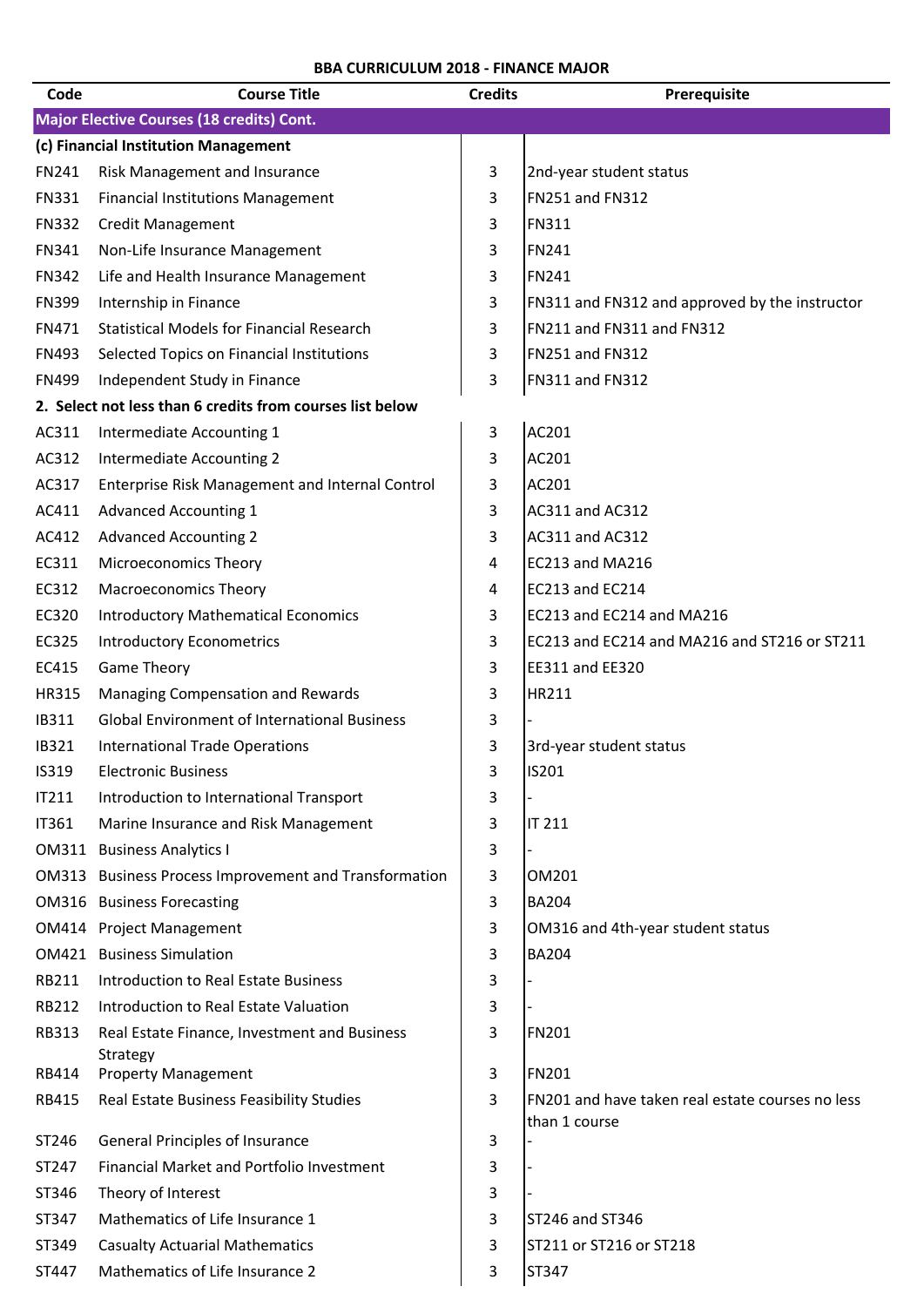| Code         | <b>Course Title</b>                                      | <b>Credits</b> | Prerequisite                                     |
|--------------|----------------------------------------------------------|----------------|--------------------------------------------------|
|              | <b>Elective Courses (18 credits)</b>                     |                |                                                  |
| AC311        | Intermediate Accounting 1                                | 3              | AC201                                            |
| AC312        | Intermediate Accounting 2                                | 3              | AC201                                            |
| AC317        | Enterprise Risk Management and Internal Control          | 3              | AC201                                            |
| AC411        | <b>Advanced Accounting 1</b>                             | 3              | AC311 and AC312                                  |
| AC412        | <b>Advanced Accounting 2</b>                             | 3              | AC311 and AC312                                  |
| EC311        | <b>Microeconomics Theory</b>                             | 4              | <b>EC213 and MA216</b>                           |
| EC312        | <b>Macroeconomics Theory</b>                             | 4              | EC213 and EC214                                  |
| EC320        | <b>Introductory Mathematical Economics</b>               | 3              | EC213 and EC214 and MA216                        |
| EC325        | <b>Introductory Econometrics</b>                         | 3              | EC213 and EC214 and MA216 and ST216 or ST211     |
| EC415        | <b>Game Theory</b>                                       | 3              | EE311 and EE320                                  |
| HR315        | Managing Compensation and Rewards                        | 3              | HR211                                            |
| IB311        | <b>Global Environment of International Business</b>      | 3              |                                                  |
| IB321        | <b>International Trade Operations</b>                    | 3              | 3rd-year student status                          |
| IS319        | <b>Electronic Business</b>                               | 3              | IS201                                            |
| IT211        | Introduction to International Transport                  | 3              |                                                  |
| IT361        | Marine Insurance and Risk Management                     | 3              | IT 211                                           |
|              | <b>OM311 Business Analytics I</b>                        | 3              |                                                  |
|              | OM313 Business Process Improvement and Transformation    | 3              | OM201                                            |
|              | OM316 Business Forecasting                               | 3              | <b>BA204</b>                                     |
|              | OM414 Project Management                                 | 3              | OM316 and 4th-year student status                |
|              | <b>OM421 Business Simulation</b>                         | 3              | <b>BA204</b>                                     |
| RB211        | Introduction to Real Estate Business                     | 3              |                                                  |
| <b>RB212</b> | Introduction to Real Estate Valuation                    | 3              |                                                  |
| RB313        | Real Estate Finance, Investment and Business<br>Strategy | 3              | FN201                                            |
| RB414        | <b>Property Management</b>                               | 3              | <b>FN201</b>                                     |
| RB415        | Real Estate Business Feasibility Studies                 | 3              | FN201 and have taken real estate courses no less |
| ST246        | <b>General Principles of Insurance</b>                   | 3              | than 1 course                                    |
| ST247        | Financial Market and Portfolio Investment                | 3              |                                                  |
| ST346        | Theory of Interest                                       | 3              |                                                  |
| ST347        | Mathematics of Life Insurance 1                          | 3              | ST246 and ST346                                  |
| ST349        | <b>Casualty Actuarial Mathematics</b>                    | 3              | ST211 or ST216 or ST218                          |
| ST447        | Mathematics of Life Insurance 2                          | 3              | ST347                                            |